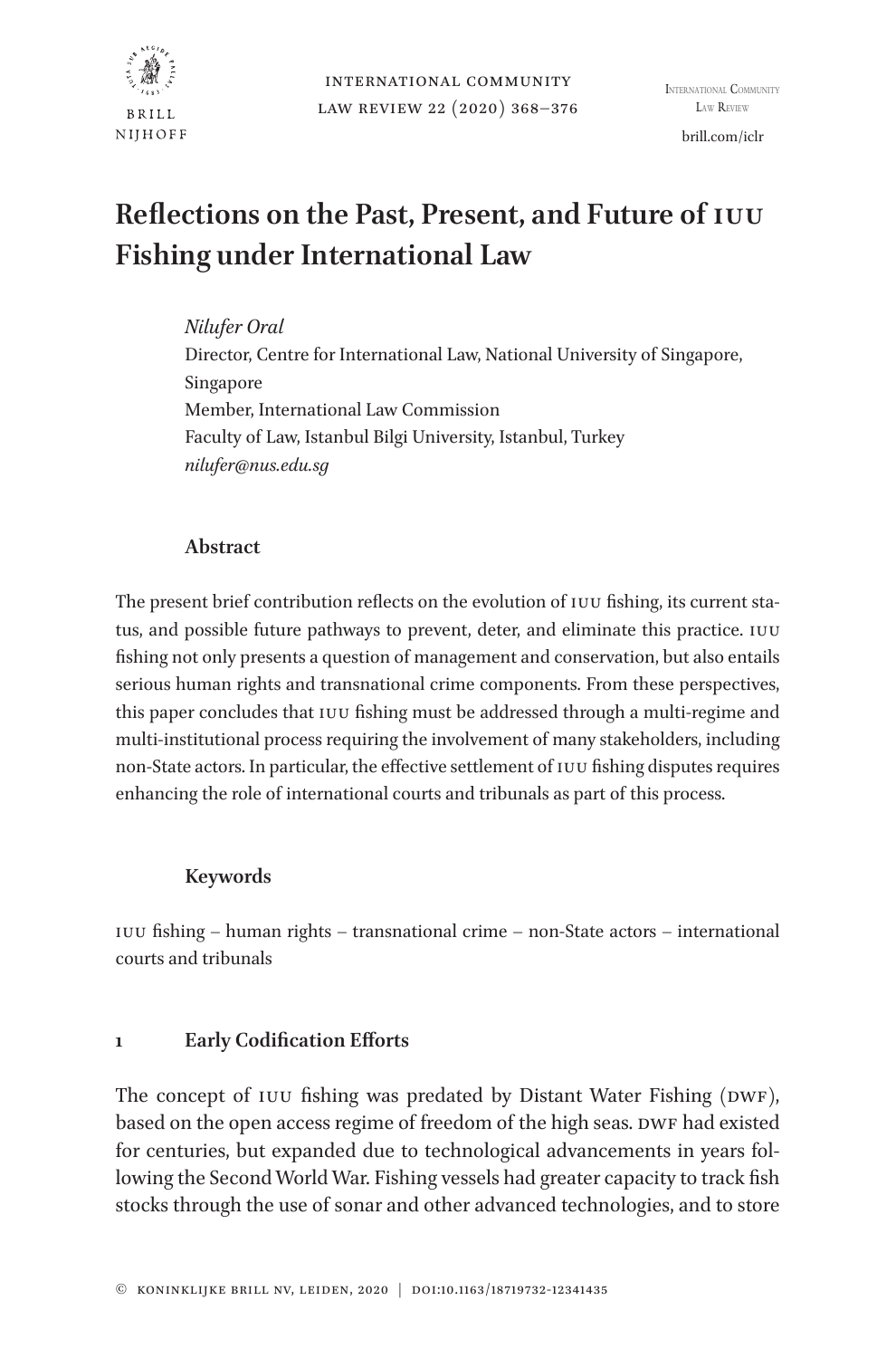fish for long periods in refrigerated vessels. These combined circumstances led to a significant increase in DWF, which in turn would have an impact on disputes and the development of the law of the sea.<sup>1</sup>

This same period was marked by State practice such as the 1945 Truman Fisheries Proclamation (sister to the Truman Proclamation on the Continental Shelf).2 This declaration announced the US policy of establishing fisheries conservation zones, influencing other States to extend their territorial sea limits up to 200 nautical miles to protect their marine resources from DWF. This development would precede a number of fishing disputes, such as the famous cod wars between the UK and Iceland.3

The 1958 Geneva Convention on Fishing and Conservation of the Living Resources of the High Seas remains somewhat forgotten today.<sup>4</sup> Nevertheless, this agreement was an important attempt to address the problem of DWF and resulting disputes. It sought to create a balance between conflicting interests at stake in DWF, yet was handicapped by its drafters' inability to establish an agreed limit to the breadth of the territorial sea regime.

The 1958 Convention notably featured different forms of duties of cooperation. These include the obligation of States with nationals fishing in the high seas adjacent to a coastal State to enter into negotiations for conservation measures at the request of the coastal States.<sup>5</sup> The Convention also included a special provision permitting coastal States to unilaterally take *urgent* conservation measures in the high seas, which are binding on third States so long as they are non-discriminatory and scientifically well-founded.6 Certain provisions of the Convention have influenced several of the contemporary concerns discussed in the papers collected in the present Special Issue, such as a clause providing for compulsory dispute settlement before a five-member special commission or other process.7

<sup>1</sup> For an economic perspective on this history, see Gordon R. Munro, "Coastal states, distantwater fleets and EFJ: some long-run considerations", 9 *Marine Policy* (1985) pp. 2–15.

<sup>2</sup> U.S. Presidential Proclamation no. 2668, Policy of the United States with Respect to Coastal Fisheries in Certain Areas of the High Seas, Washington, 28 September 1945.

<sup>3</sup> See further Jeffrey A. Hart, *The Anglo-Icelandic Cod War of 1972–1973: a case study of a fishery dispute* (1976); Hannes Jónsson, *Friends in conflict: the Anglo-Icelandic cod wars and the Law of the Sea* (1982).

<sup>4</sup> Convention on Fishing and Conservation of the Living Resources of the High Seas (1958) 559 UNTS 285. The Convention garnered only 39 Parties.

<sup>5</sup> See ibid., art. 6.

<sup>6</sup> See ibid., art.  $7(1)–(2)$ .

<sup>7</sup> See ibid., arts. 9–12.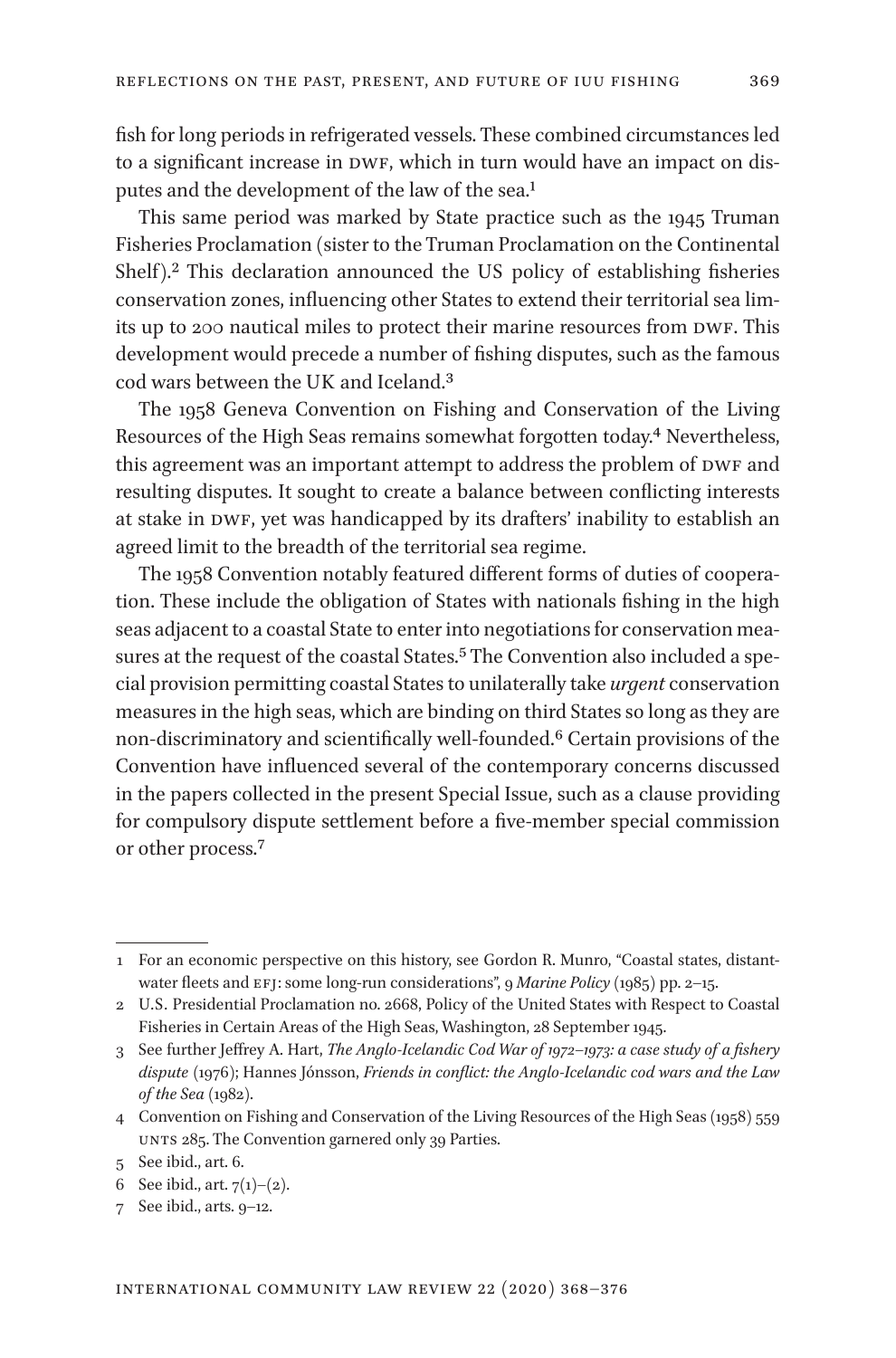### **2 UNCLOS and the Emergence of the IUU Concept**

The most important international legal response to the conflict between DWF and the interests of coastal States was the great expansion of the coastal State's sovereign rights over a 200nm exclusive economic zone (EEZ) under the 1982 UN Convention on the Law of the Sea (UNCLOS).8 This was accompanied by the 1982 UNCLOS extension of the breadth of the territorial sea to 12nm.9 The new EEZ regime included a resource-sharing provision that mandated the coastal State to make available any surplus allowable catch through access agreements with other States.<sup>10</sup> Such agreements have since become a very important source of revenue for many developing coastal States.

Building upon the dispute settlement innovation of the 1958 Convention, Part XV of the 1982 UNCLOS provides for compulsory dispute settlement procedures, with limited exceptions concerning sovereign rights over marine living resources in the  $EZ$ .<sup>11</sup> Yet neither this nor the  $1982$  Convention's access provisions and extended coastal State regulatory and enforcement jurisdiction stemmed the tide of DWF. By 1997, this phenomenon would be re-characterized as IUU fishing at a meeting of the Commission for the Conservation of Antarctic Marine Living Resources (CCAMLR),<sup>12</sup> and subsequently defined by the UN Food and Agriculture Organization (FAO).<sup>13</sup>

While the concept of IUU fishing did not exist at the time of the 1982 Convention's adoption and does not expressly appear in the 1995 Straddling Fish Stocks Agreement (FSA) (an UNCLOS implementing agreement), the latter does include important provisions on strengthening the role of regional fisheries management bodies and enforcement in particular.14 Both treaties

<sup>8</sup> UN Convention on the Law of the Sea (1982) 1833 UNTS 3 (UNCLOS). See further Part V of the Convention.

<sup>9</sup> See ibid., Part II, Section 2.

<sup>10</sup> See ibid., arts. 62(2), 69(3), 70(4).

<sup>11</sup> See ibid., art. 297(3)(a). This should not prevent the application of compulsory jurisdiction in IUU fishing cases.

<sup>12</sup> See further Andrew Serdy, "Antarctic Fisheries Management", in E.J. Molenaar, A.G. Oude Elferink, and D.R. Rothwell (eds.), *The Law of the Sea and the Polar Regions: Interactions between Global and Regional Regimes* (2013), pp. 217–242, 232, n. 77.

<sup>13</sup> See further David J. Doulman, "Illegal, Unreported and Unregulated Fishing: Mandate for an International Plan of Action", UN Food and Agriculture Organization, Document AUS:IUU/2000/4 (2000) para 40.

<sup>14</sup> Agreement for the Implementation of the Provisions of the United Nations Convention on the Law of the Sea of 10 December 1982 relating to the Conservation and Management of Straddling Fish Stocks and Highly Migratory Fish Stocks (1995) 2167 UNTS 88 (UNFSA).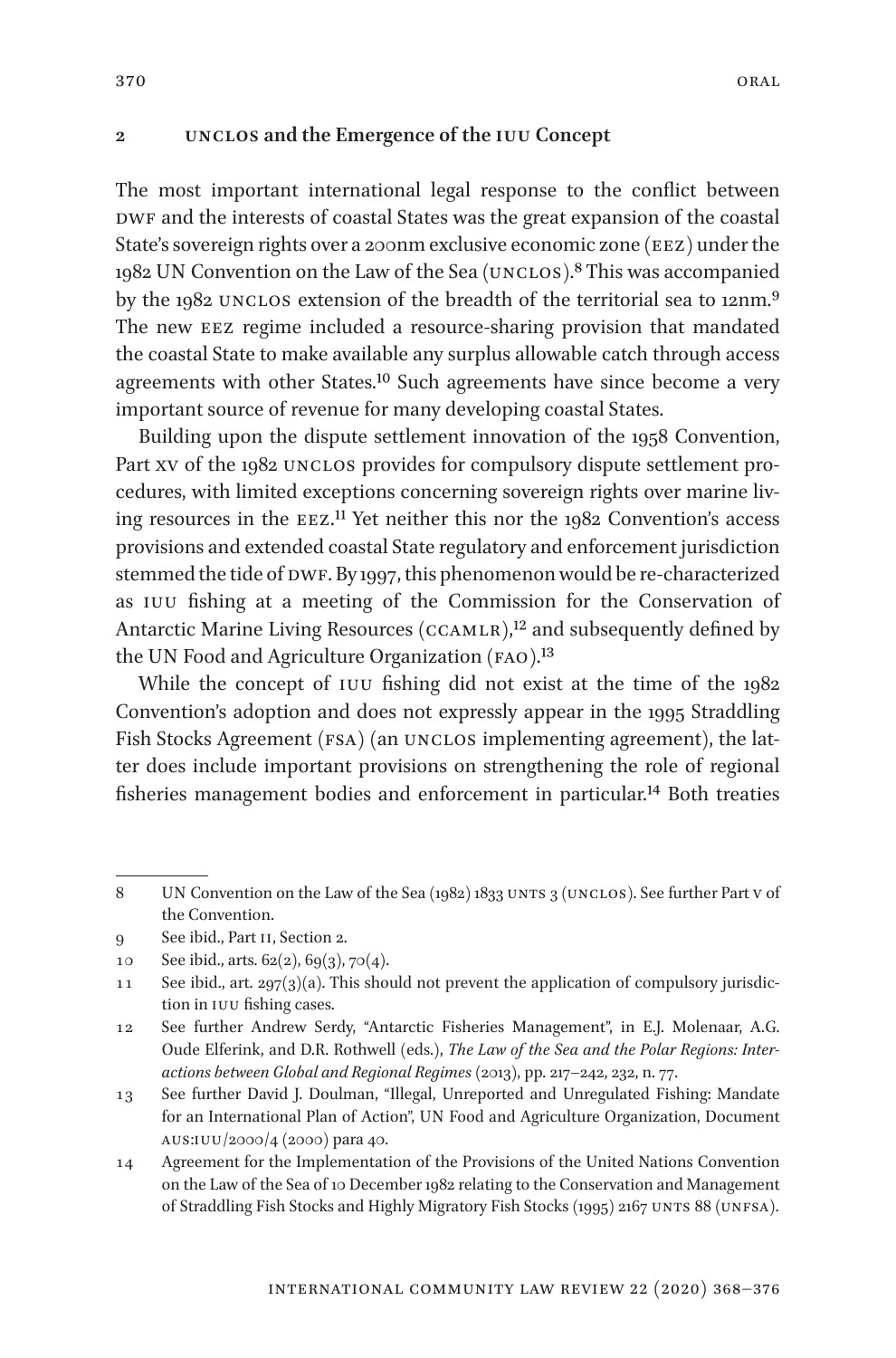include compulsory dispute settlement mechanisms.15 Together with FAO instruments and the management and conservation regimes of different regional fisheries organizations, these agreements comprise the current international law framework to prevent, deter, and eliminate IUU fishing.16

## **3 Accountability and Enforcement**

Enforcement remains a key concern in the response to IUU fishing. Technological developments have loomed large in this respect, such as through the use of satellite data for engaging hot pursuit under the 1982 Convention.17 In terms of accountability for IUU fishing, the most important development has been the establishment of international courts and tribunals to identify violations of State responsibility and determine resulting liability.

## **3.1** *Prompt Release Cases*

The International Tribunal for the Law of the Sea (ITLOS) has been seized of a number of prompt release cases involving the arrest of foreign fishing vessels and crews engaged in IUU fishing in the EEZ of a coastal State. The basic criteria provided in the 1982 Convention is that the coastal State may detain a vessel and require the posting of a "reasonable bond or other financial security".18 In the *Camouco* prompt release case brought by Panama against France, ITLOS provided a list of factors for assessing "reasonableness" in this context, including "the gravity of the alleged offences".19 Yet in practice, ITLOS has not afforded IUU fishing the "gravity" it has deserved.

In virtually all of its cases involving IUU fishing, ITLOS has reduced the amount of the bond as determined by the coastal States concerned. For

<sup>15</sup> See ibid., Part VIII. Cf. Part XV UNCLOS (supra note 8).

<sup>16</sup> These notably include the first binding international agreement to specifically target IUU fishing, the FAO Agreement on Port State Measures to Prevent, Deter and Eliminate Illegal, Unreported and Unregulated Fishing (2009) 55 ILM 1157 (PSMA).

<sup>17</sup> On the emerging roles of technology in enforcement against IUU fishing, see the joint contribution of Barbara Hutniczak and Frank Meere in the present Special Issue. On the evolution of the practice of hot pursuit under the law of the sea, see Randall Walker, "International Law of the Sea: Applying the Doctrine of Hot Pursuit in the 21st Century", 17 *Auckland University Law Review* (2011) pp. 194–218; William C. Gilmore, "Hot Pursuit", in M. Weller (ed.), *The Oxford Handbook of the Use of Force in International Law* (2015), pp. 897–909, 898–903.

<sup>18</sup> Art. 292 UNCLOS. See also art. 73.

<sup>19</sup> *"Camouco" (Panama v. France), Prompt Release, Judgment, ITLOS Reports 2000*, p. 10, para 67.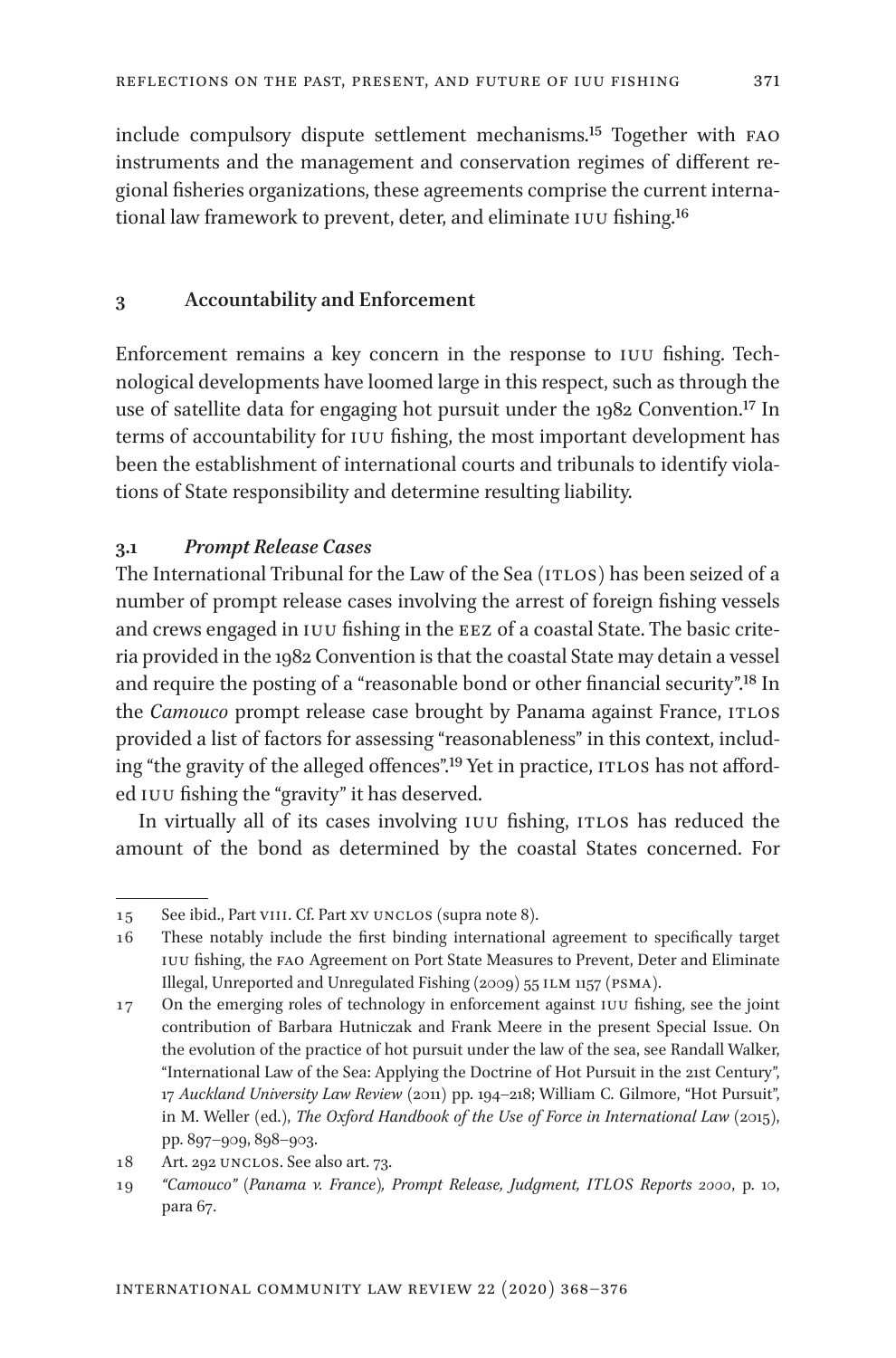example, in the *Volga* prompt release case brought by Russia against Australia, the latter State invited the Tribunal to take into account the serious problem of continued illegal fishing in the Southern Ocean.20 This notably included threats to the Patagonian toothfish, a species that had been famously overfished to near-depletion, sounding a clarion call in the nascent movement to combat IUU fishing.21 Rather, the Tribunal found Australia's imposition of an AUS\$ 1 million security to be in non-compliance with the 1982 Convention, despite the vessel holding a catch of over 130 tonnes and lacking the vessel monitoring system required under both the CCAMLR and its own domestic law.22

Some of the Members of the Tribunal noted that the *Volga* Judgment did not reflect the Tribunal's recognition of illegal fishing as a serious problem. For example, after providing a detailed overview of the state of IUU fishing and highlighting the calls of the FAO and other international organizations to take measures against this practice, Judge Cot observed that "[t]he measures taken by Australia, both in terms of prevention and enforcement, clearly fall within the scope of the efforts made by international organizations to combat illegal, unreported and unregulated fishing", and moreover fell well within the exercise of its sovereign rights.23 Viewed in the light of other ITLOS prompt release (and provisional measures) decisions involving IUU fishing – in which the Tribunal has consistently reduced what constitutes a "reasonable" bond – one might wrongly assume that little has emerged from Hamburg to effectively support the global response to this phenomenon.

## **3.2** *Advisory and Other Proceedings*

Looking to the Tribunal's broader jurisprudence, however, one can more optimistically credit its 2015 Advisory Opinion's clarification of the responsibilities of both flag and coastal States in this domain.24 The Advisory Opinion provides guidance to States in bringing a contentious case against flag States engaged in IUU fishing, and has moreover opened the door for a contentious case on the basis of these responsibilities. Given that IUU fishing continues to pose a major threat five years after that Opinion was rendered, the time may indeed be ripe for instituting such a case under Part XV of the 1982 UNCLOS.

<sup>20</sup> *"Volga" (Russia v. Australia), Prompt Release, Judgment, ITLOS Reports 2002*, p. 10.

<sup>21</sup> See ibid., paras 51, 67.

<sup>22</sup> See ibid., paras 53, 78.

<sup>23</sup> See ibid., "Separate Opinion of Judge Cot", p. 50, para 11 (referring to art. 56 UNCLOS).

<sup>24</sup> *Request for an advisory opinion submitted by the Sub-Regional Fisheries Commission (SRFC), Advisory Opinion, 2 April 2015, ITLOS Reports 2015*, p. 4.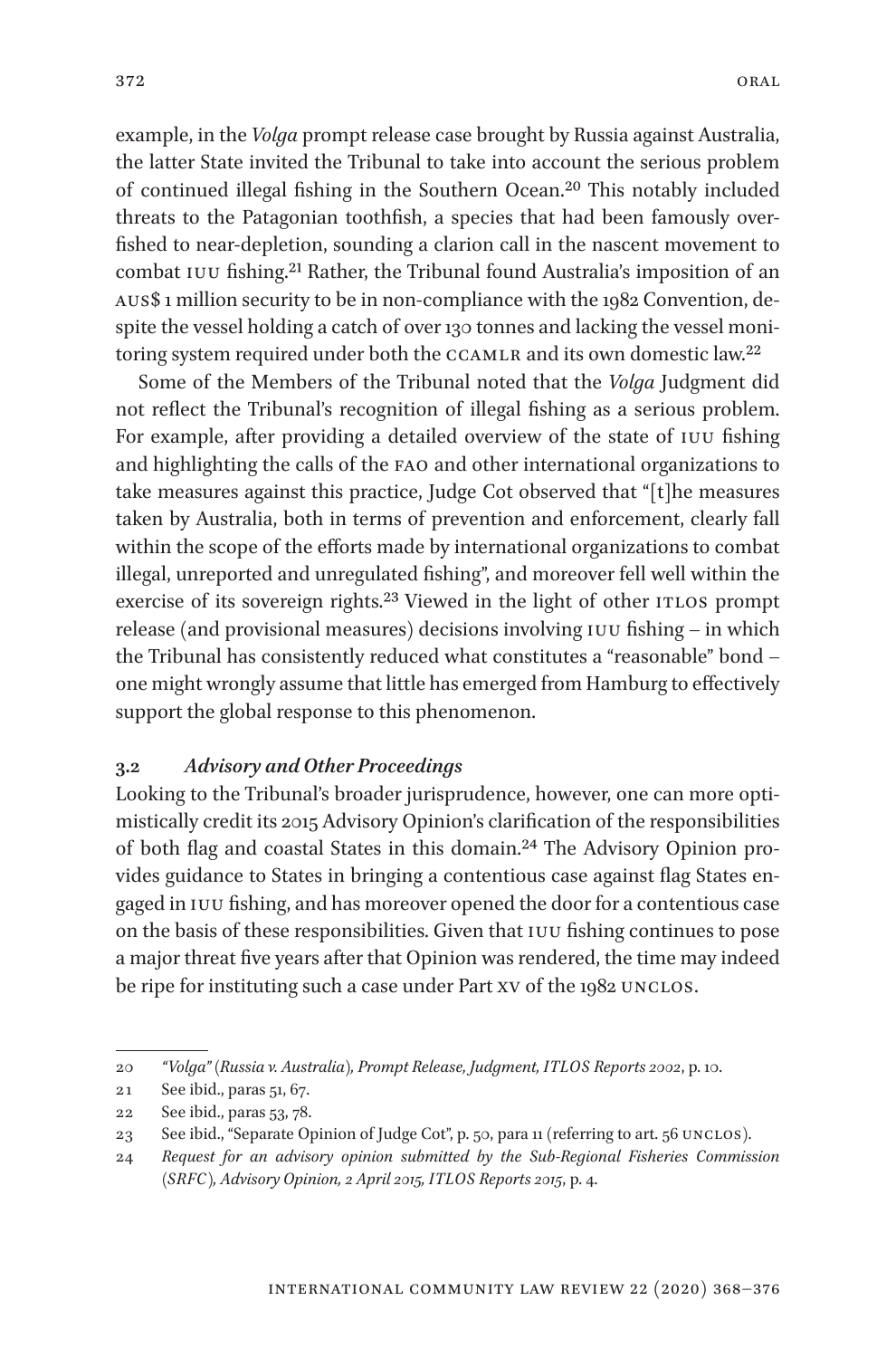The mechanisms provided in Part XV have so far had generally limited application to fisheries disputes. These include the *Southern Bluefin Tuna* case brought by Australia and New Zealand against Japan (which was dismissed for lack of jurisdiction following the provisional measures phase),  $2^5$  and the *Swordfish* case and concurrent World Trade Organization (WTO) proceedings between Chile and the EU, which ultimately withdrew and settled these cases.26 Nevertheless, as seen in the *Chagos Marine Protected Area* and *South China Sea* arbitrations, recent cases filed under Part XV do offer some optimism that the gravity of IUU fishing disputes can be effectively addressed through international courts and tribunals.27 Following from these cases, it is appropriate to consider IUU fishing litigation in the wider context of Part XII of the 1982 UNCLOS (concerning the protection and preservation of the marine environment) and Part XV's fisheries management exceptions to compulsory jurisdiction.<sup>28</sup>

Beyond conservation and management, an effective global response to IUU fishing disputes requires the development of a broader approach encompassing a range of regimes and institutions. While the FAO remains the key organization for addressing IUU fishing, other international bodies such as the International Maritime Organization (IMO) have exercised their competences in this domain.29 The possibility of the WTO proactively addressing trade aspects of IUU fishing in the sea-to-table link – including the problem of subsidies – further illustrates the value of a multi-regime approach to this phenomenon.30

<sup>25</sup> *Southern Bluefin Tuna Case between Australia and Japan and between New Zealand and Japan*, Award on Jurisdiction and Admissibility, XXIII RIAA 1, 4 August 2000.

<sup>26</sup> *Conservation and Sustainable Exploitation of Swordfish Stocks (Chile/European Union), Order of 16 December 2009, ITLOS Reports 2008–2010*, p. 13; *Chile – Measures Affecting the Transit and Importation of Swordfish*, Joint Communication from the European Union and Chile, WT/DS193/4, G/L/367/Add.1, 3 June 2010.

<sup>27</sup> *Chagos Marine Protected Area Arbitration (Mauritius v. United Kingdom)*, Award, PCA Case No. 2011-03, 18 March 2015; *South China Sea Arbitration (Philippines v. China)*, Award, PCA Case No. 2013-19, 12 July 2016. On the links between IUU fishing and biodiversity in these cases, see the contribution of Yoshifumi Tanaka in the present Special Issue.

<sup>28</sup> See art. 297 $(3)(a)$  UNCLOS.

<sup>29</sup> On potentially expansive utility of IMO instruments in combatting IUU fishing, see the contribution of Solène Guggisberg in the present Special Issue.

<sup>30</sup> See further WTO, "WTO members prepare to firm up legal text for fisheries subsidies agreement", Press Release (13 February 2020).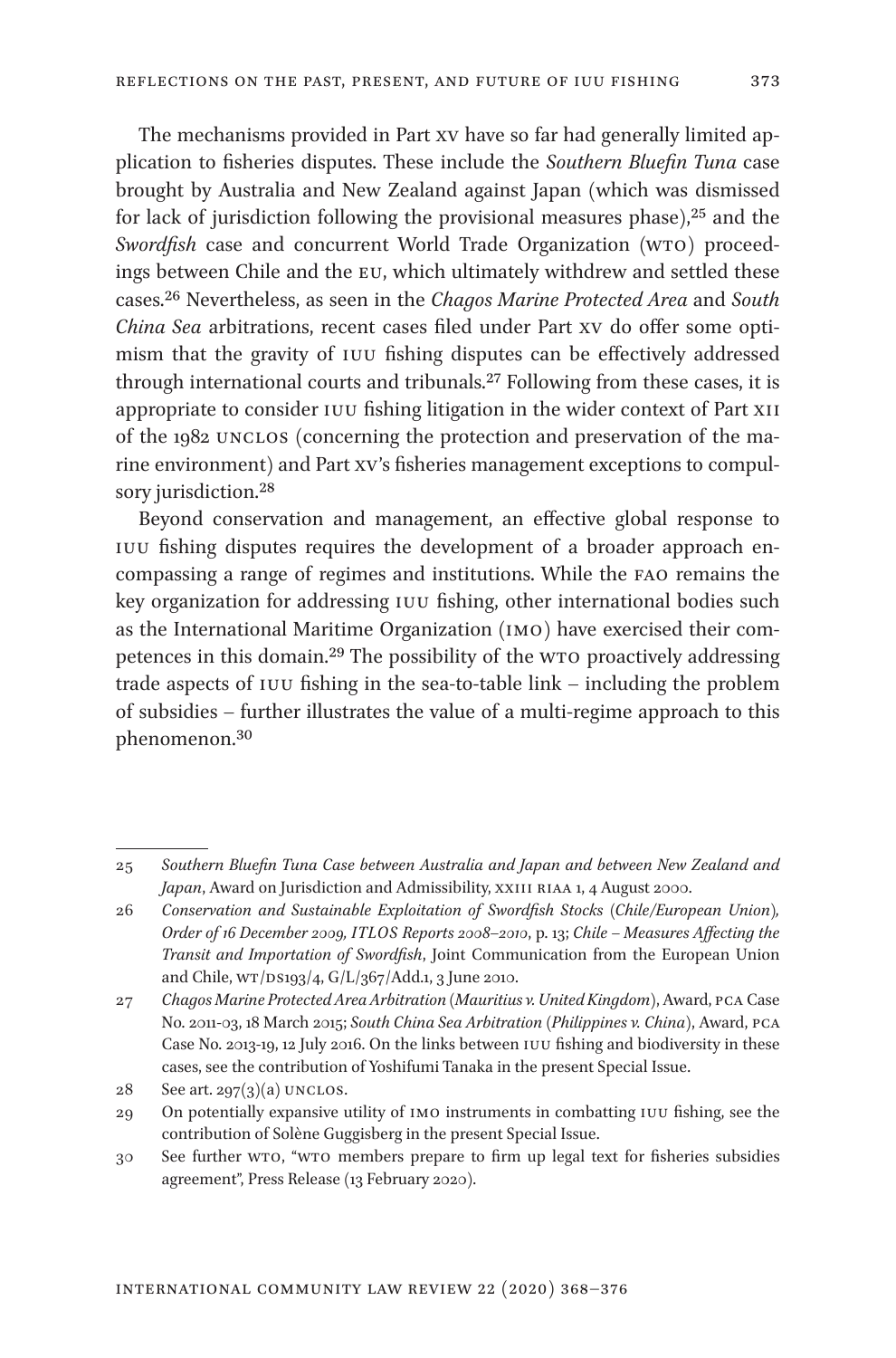## **4 The Future of IUU Fishing Disputes**

In making this regime convergence central to the *lex ferenda* of IUU fishing, the links between this practice and transnational crime are critical. The human trafficking and forced labour (i.e., slavery) aspects of IUU fishing have been very publicly and horrifically documented in recent years.<sup>31</sup> Indeed, by 2009 the UN General Assembly (UNGA) had already noted potential connections between international organized crime and illegal fishing in certain regions of the world 32

As such, INTERPOL has become very active in what it refers to as "transnational fisheries crimes".<sup>33</sup> Since 2013, it has issued over 50 Purple Notices alerting States to human trafficking and forced labour in relation to IUU fishing.34 It has also established the INTERPOL Global Fisheries Enforcement programme, which assists Member State agencies in detecting, suppressing, and combatting fisheries crime.<sup>35</sup> INTERPOL offers access to valuable data and information to help its 194 Members investigate and enforce against IUU fishing and related transnational crimes. As such, it will remain a key institutional player in the global response to IUU fishing because it provides a cooperation framework for States that lack individual enforcement capacity.

This underlines the point that IUU fishing is not simply a problem for individual coastal States but also a concern of *the international community as a whole*. It threatens the livelihoods of millions and can catalyze political instability. West Africa is today considered the region most impacted by this phenomenon (with northwest Africa alone accounting for 20 per cent of IUU fishing globally).36 In East Africa, the extent to which IUU fishing deprived

<sup>31</sup> See UN Office on Drugs and Crime, "Transnational Organized Crime in the Fishing Industry", Issue Paper (2011) p. 115; Ian Urbina, *The Outlaw Ocean: Crime and survival in the last untamed frontier* (2019).

<sup>32</sup> See UNGA, A/RES/64/72, "Sustainable fisheries, including through the 1995 Agreement for the Implementation of the Provisions of the United Nations Convention on the Law of the Sea of 10 December 1982 relating to the Conservation and Management of Straddling Fish Stocks and Highly Migratory Fish Stocks, and related instruments", Sixty-fourth session, Agenda item 76(b), 19 March 2010.

<sup>33</sup> See, e.g., INTERPOL, "Leading the fight against transnational fisheries crime", Press Release (5 October 2018).

<sup>34</sup> See, e.g., INTERPOL, "Fighting illegal, unreported and unregulated fishing", Press Release (5 June 2019).

<sup>35</sup> See INTERPOL, "Global Fisheries Enforcement: An INTERPOL initiative to enable member countries to identify, deter and disrupt transnational fisheries crime", Issue Paper (July 2019).

<sup>36</sup> Dyhia Belhabib, "The Black Hole in the Seas", International Collective in Support of Fishworkers, 77 *SAMUDRA Report* (2017) p. 20.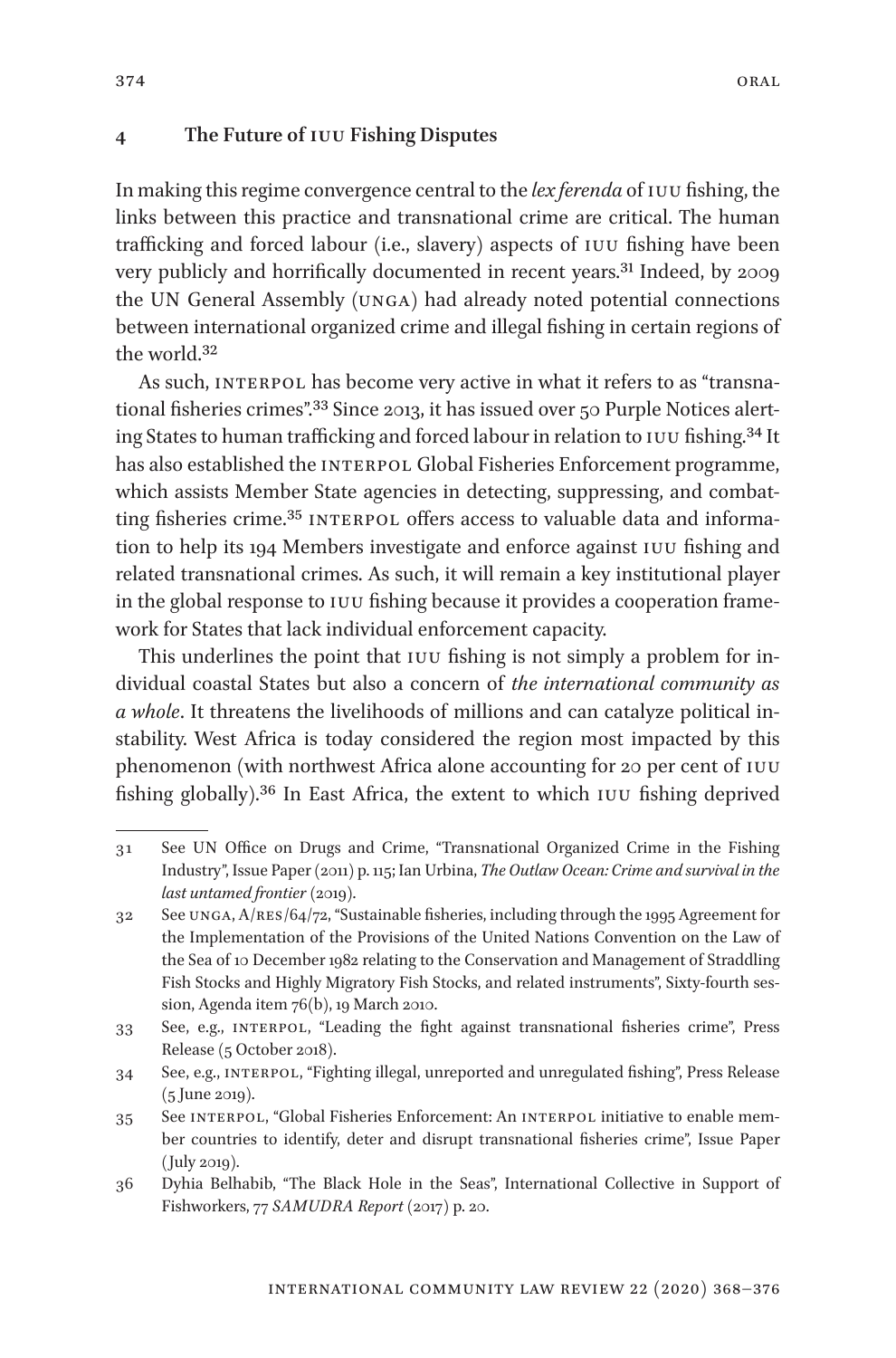local artisanal fishermen of their economic livelihood has been linked to the subsequent resurgence of Somali piracy.37

It may thus be time to redefine IUU fishing as one of the most serious international crimes affecting the international community as a whole, on par with crimes against humanity. The framing of environmental crimes in this context dates back to at least 1973, when the concept of ecocide (inspired by the 1948 Genocide Convention) was reflected in a draft convention proposed to the UNGA.38 The same premise was recently invoked in Pope Francis's call for ecocide to be codified as a fifth crime against peace in the Rome Statute.39 Indeed, the International Law Commission (ILC) had considered including environmental crimes in its Draft Code of Crimes against the Peace and Security of Mankind, the precursor to the Rome Statute.40 The ILC proposed a provision concerning individuals who "willfully" cause or order the cause of widespread long-term and severe damage to the natural environment.<sup>41</sup>

While some governments (and ILC members) did not consider that the time was ripe for this inclusion, we might today question when such a time might arrive. In this light, it is notable that the Prosecutor of the International Criminal Court (ICC) in 2016 issued a policy statement on case selection and prioritization that included reference to environmental destruction, encompassing illegal exploitation of natural resources.42 While the broad notion of mass destruction of the environment or natural resources as a separate matter from war crimes had been omitted when the Rome Statute was adopted, we

<sup>37</sup> See Jean-Pierre Larroque, "Somali Pirates Return as Illegal, Unregulated, and Unreported Fishing Continues in the Gulf of Aden", *Woodrow Wilson Center New Security Beat* (21 March 2018) < https://www.newsecuritybeat.org/2018/03/somali-pirates-return -illegal-unregulated-unreported-fishing-continues-gulf-aden/>.

<sup>38</sup> Convention on the Prevention and Punishment of the Crime of Genocide (1948) 78 UNTS 277. Further Richard A. Falk, "Environmental Warfare and Ecocide – Facts, Appraisal, and Proposals", 4(1) *Bulletin of Peace Proposals* (1973) p. 80.

<sup>39</sup> Rome Statute of the International Criminal Court (1998) 2187 UNTS 3 (Rome Statute). See further Pope Francis, "Address of His Holiness Pope Francis to Participants at the World Congress of the International Association of Penal Law", *Bulletin of the Holy See Press Office* (15 November 2019).

<sup>40</sup> See further Anja Gauger, Mai Pouye Rabatel-Fernel, Louise Kulbicki, Damien Short, Polly Higgins, "Ecocide is the missing 5th Crime Against Peace", *University of London School of Advanced Study* (2012) pp. 2–3.

<sup>41</sup> See further "Draft Code of Crimes against the Peace and Security of Mankind. Title and texts of articles adopted by the Drafting Committee: Parts One and Two; articles 1–26 – reproduced in A/CN.4/SR.2236 to SR.2237 and SR.2239 to 2241", *Yearbook of International Law Commission* (1991) Vol. I, pp. 234–236 (Draft Article 26).

<sup>42</sup> See ICC Office of the Prosecutor, "Policy paper on case selection and prioritization" (2016) para 41.